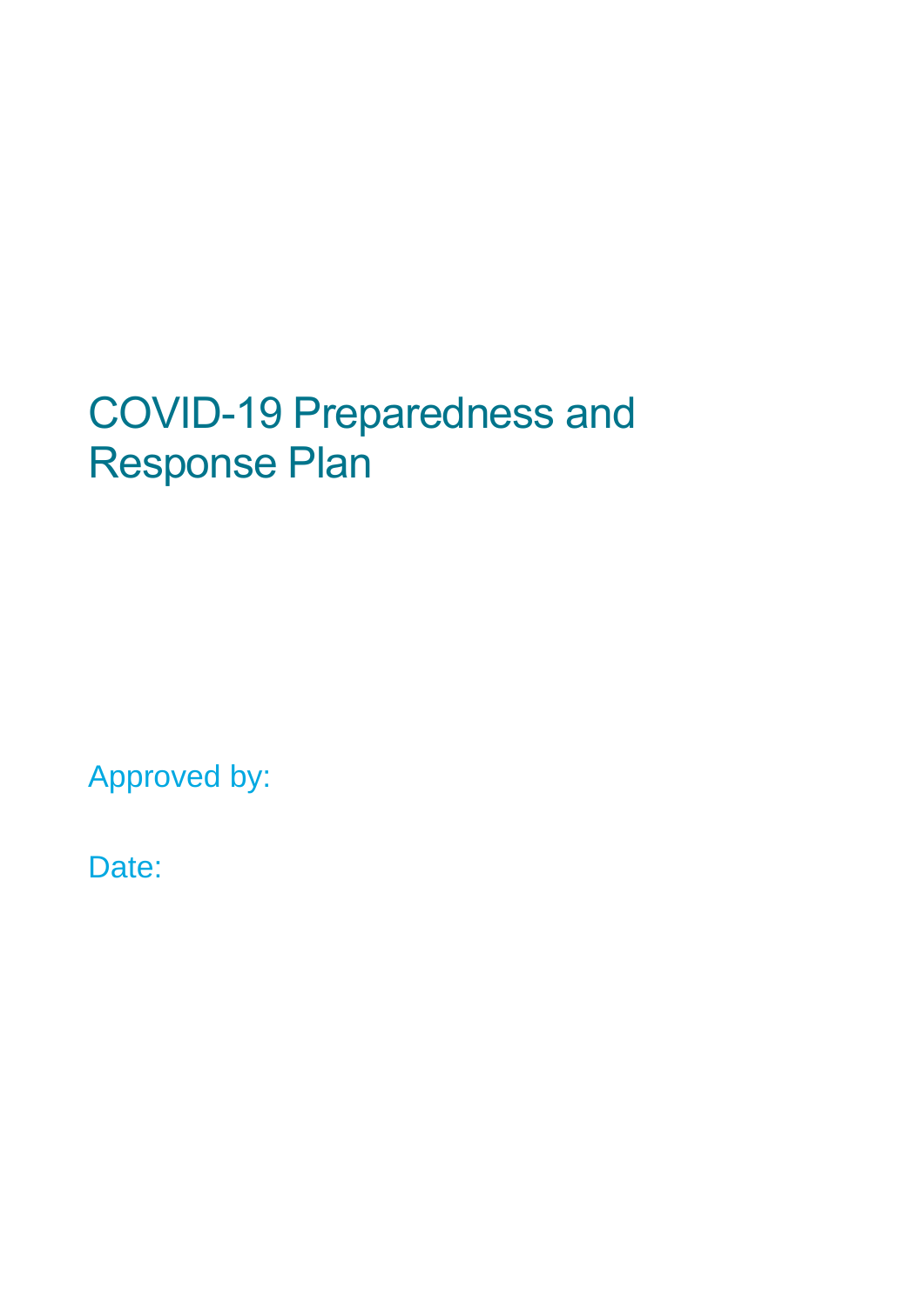#### Document History and Status

| Revision | <b>Report Status</b> | Prepared by | Reviewed by | Approved by | <b>Issue Date</b> |
|----------|----------------------|-------------|-------------|-------------|-------------------|
|          |                      |             |             |             |                   |
|          |                      |             |             |             |                   |
|          |                      |             |             |             |                   |
|          |                      |             |             |             |                   |
|          |                      |             |             |             |                   |
|          |                      |             |             |             |                   |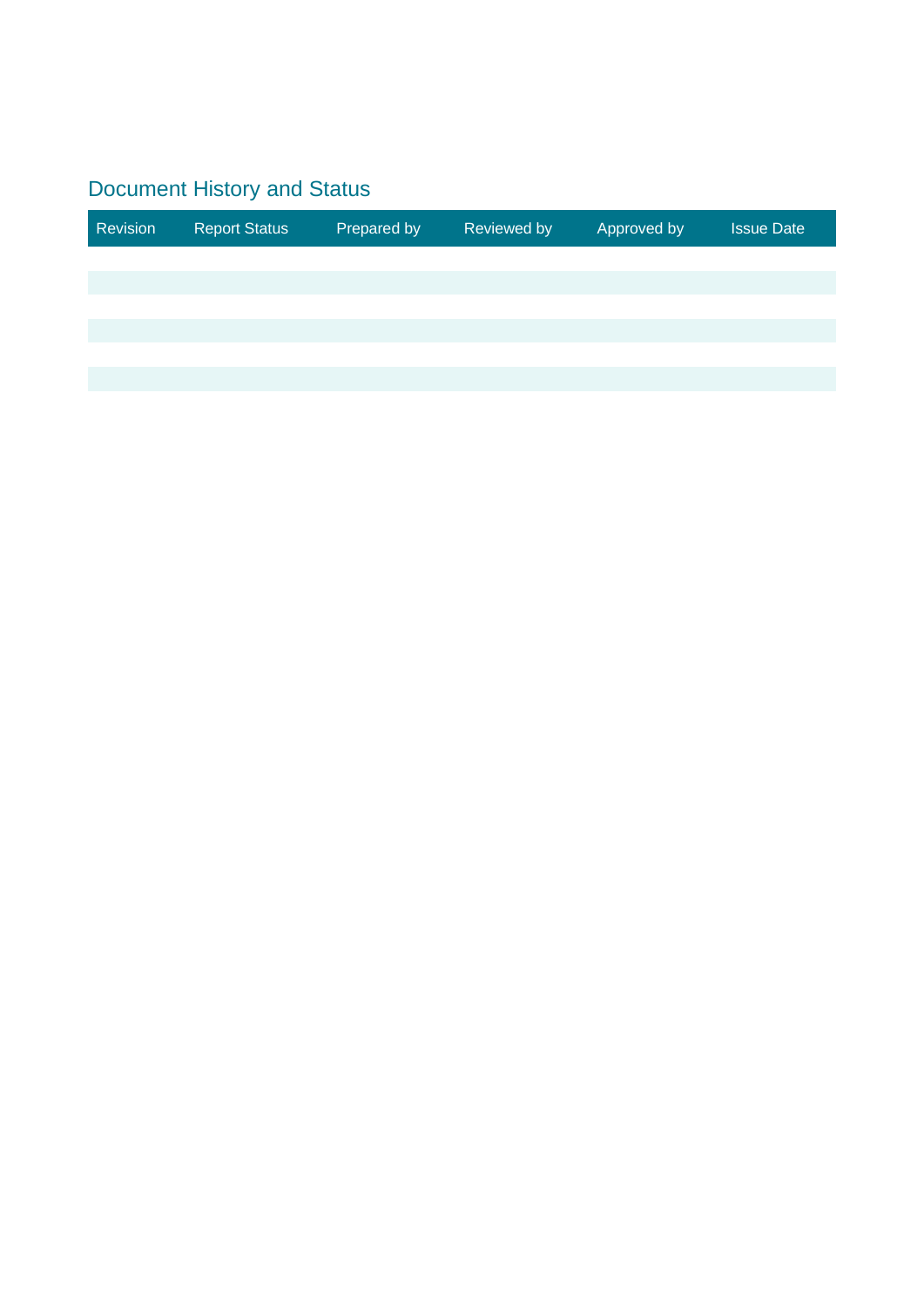#### **Contents**

| $\mathbf{1}$   |     |                                              |   |  |  |
|----------------|-----|----------------------------------------------|---|--|--|
|                | 1.1 | <b>Business Continuity Planning Members:</b> | 4 |  |  |
|                |     | 1.2 Crisis Management Team 4                 |   |  |  |
| 2              |     |                                              |   |  |  |
| 3              |     |                                              |   |  |  |
| $\overline{4}$ |     |                                              |   |  |  |
| 5              |     |                                              |   |  |  |
| 6              |     |                                              |   |  |  |

#### Appendices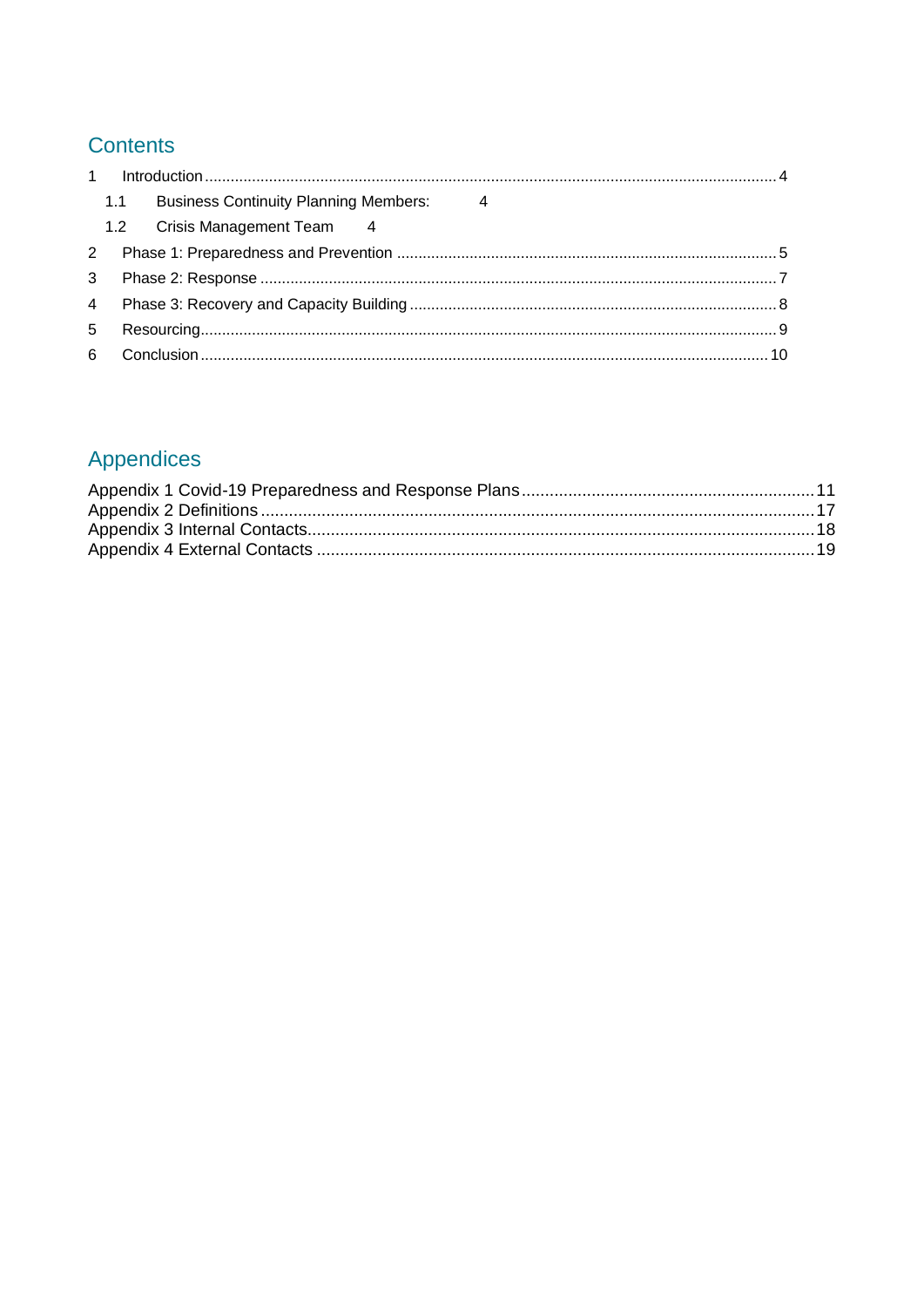## <span id="page-3-0"></span>1 Introduction

The global outbreak of the novel corona virus (COVID-19) has been declared by WHO as a public health emergency of international concern (PHEIC). The business Continuity planning team has been activated to support [utility] to prepare, response and recovery from the effects of any outbreak in [*country*].

This preparedness and response plan is developed to prepare for the outbreak of COVID-19 in the country.

The plan will be updated based on advice on the COVID-19 situation. It is designed to support [*utility*] in terms of managing the exposure of its staff to the virus. How the organisation will continue to provide the critical functions/services in event of unavailability of large number staff to sickness or restriction of public movement during a stage of emergency is covered in the business continuity plan.

<span id="page-3-1"></span>A team consists of members [members] is known as the Crisis Management Team (CMT).

#### 1.1 Business Continuity Planning Members:

To prepare for the impact of COVID-19 outbreak at an operational level, the following staff are part of the business continuity Planning team.

#### <span id="page-3-2"></span>1.2 Crisis Management Team

The mandate of the crisis management team is to provide oversight, liaise with external parties and provide communications to external stakeholders including customers. The members of the Crisis Management team are;

 $\blacksquare$ 

This preparedness and response plan against COVID-19 is part of the family of business continuity management related plans and must be read in line with the Business Continuity Plan.

[*Utility*] will use these three phases approach to prepare and manage the impacts from the outbreak of COVID-19 on the staff and its operations.

Phase 1: Preparedness and Prevention

#### Phase 2: Response

#### Phase 3: Recovery

If the COVID-19 outbreak severely impact [*utility*]'s ability to continue its operations, then the business continuity plan (BCP) will be invoked by the CEO upon recommendations from the CMT. The continuity of operations will then be guided by the BCP.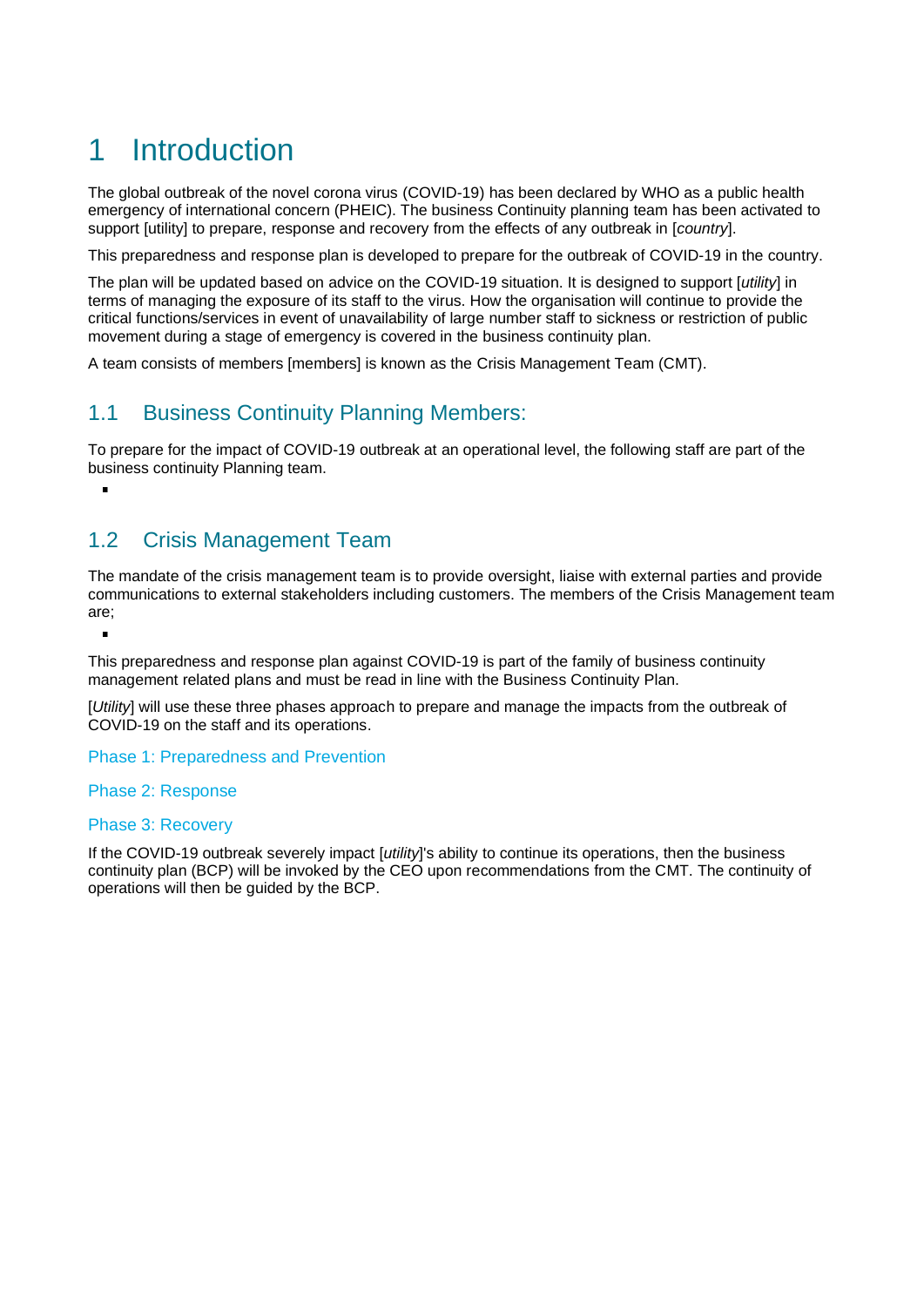### <span id="page-4-0"></span>2 Phase 1: Preparedness and Prevention

As part of preparedness, a risk assessment on the impact of the outbreak of COVID-19 in the country on [utility]'s operations was conducted.

The table below shows the key activities and responsible persons to undertake the activities prepare for COVID-19 impact on the organisation.

| <b>Risks</b>                                                                                                                                  | <b>Activities</b><br>(Controls) to<br>minimise the<br>likelihood of the<br>risk occurring.                               | <b>Responsibility</b> | <b>Timeframe</b>                   | <b>Status</b> |
|-----------------------------------------------------------------------------------------------------------------------------------------------|--------------------------------------------------------------------------------------------------------------------------|-----------------------|------------------------------------|---------------|
| Staff contract virus<br>from members of<br>the public or<br>family.                                                                           | Provide awareness<br>on COVID-19 virus<br>to staff. •                                                                    |                       | Immediately and<br>up to 3 months. |               |
| Virus transmit to<br>other staff at<br>workplace by staff,<br>contractor,<br>consultant,<br>customer etc.                                     | Provide awareness<br>on COVID-19 virus<br>to staff.                                                                      |                       | Immediately and<br>up to 3 months. |               |
| High staff<br>absenteeism due<br>to sickness or<br>caring for sick<br>family members                                                          | Only critical<br>function/service as<br>per BCP will<br>continue.                                                        |                       | When BCP is<br>activated.          |               |
| Impact on<br>international<br>supply chain                                                                                                    | Stock-up critical<br>supplies like fuel<br>and chlorine                                                                  |                       | Immediately.                       |               |
| Monthly customer<br>invoices cannot be<br>prepared due to<br>non-reading of<br>meters                                                         | Monthly bill to be<br>estimated. Invoice<br>send by email or<br>amount of bill send<br>through SMS.                      |                       | When BCP is<br>activated.          |               |
| Customers not<br>able to travel to<br>office to pay bill                                                                                      | Solomon Post and<br>[utility] to do a joint<br>campaign to<br>encourage<br>customer to sign to<br>Ezi Pei.               |                       | Immediately and<br>up to 3 months. |               |
| Staff cannot travel<br>to work due to<br>travel restriction on<br>public transport by<br>Government.                                          | [utility] to provide<br>transport to and<br>from workplace.                                                              |                       | When BCP is<br>activated.          |               |
| Critical<br>function/services<br>cannot be<br>performed. EG<br>WQ water testing,<br>cashier services<br>due to non-<br>availability of staff. | Available<br>٠<br>healthy staff<br>to be multi-<br>tasked<br>Complete<br>٠<br>SOPs for<br>critical<br>functions<br>ASAP. |                       | Immediately.                       |               |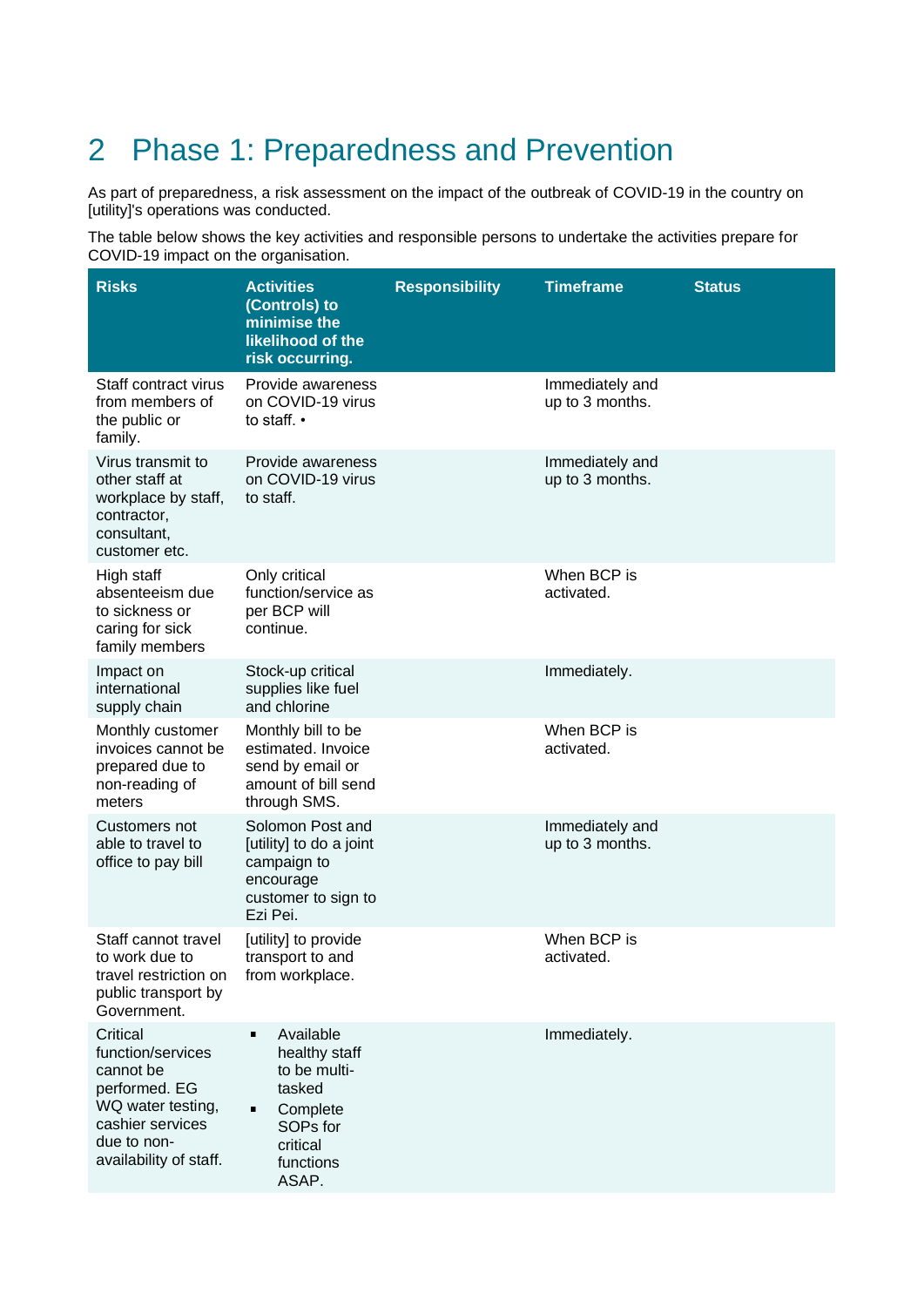| <b>Risks</b>                                                                                           | <b>Activities</b><br>(Controls) to<br>minimise the<br>likelihood of the<br>risk occurring.                                                                                  | <b>Responsibility</b> | <b>Timeframe</b>                                          | <b>Status</b> |
|--------------------------------------------------------------------------------------------------------|-----------------------------------------------------------------------------------------------------------------------------------------------------------------------------|-----------------------|-----------------------------------------------------------|---------------|
| Limited number of<br>staff available to<br>cover for<br>specialised roles.<br><b>EG. Water Quality</b> | Available<br>٠<br>healthy staff<br>to be multi-<br>tasked<br>٠<br>Complete<br>SOPs for<br>critical<br>functions<br>ASAP.                                                    |                       | Immediately.                                              |               |
| Key 3 <sup>rd</sup> party<br>failure (utilities).                                                      | Revert back<br>٠<br>function in<br>house where<br>possible.<br><b>Discuss</b><br>$\blacksquare$<br><b>BCP/DR</b><br>capacity with<br>key 3rd party<br>service<br>providers. |                       | Immediately.                                              |               |
| Service providers<br>may refuse to<br>accept company<br>purchase orders<br>for purchase.               | CFO to keep<br>emergency cash.                                                                                                                                              |                       | When BCP is<br>activated.                                 |               |
| Unavailability of<br>members of<br>Executive team or<br>expat staff.                                   | Refer to latest<br>travel advisory.                                                                                                                                         |                       | Immediately.                                              |               |
| Revenue<br>decline/cash<br>depleted.                                                                   | Monitoring of<br>revenue and<br>prioritising of<br>expenses during<br>the pandemic.                                                                                         |                       | Immediately and<br>ongoing until the<br>pandemic is over. |               |

All prevention and preparedness activities should be done in all business centres.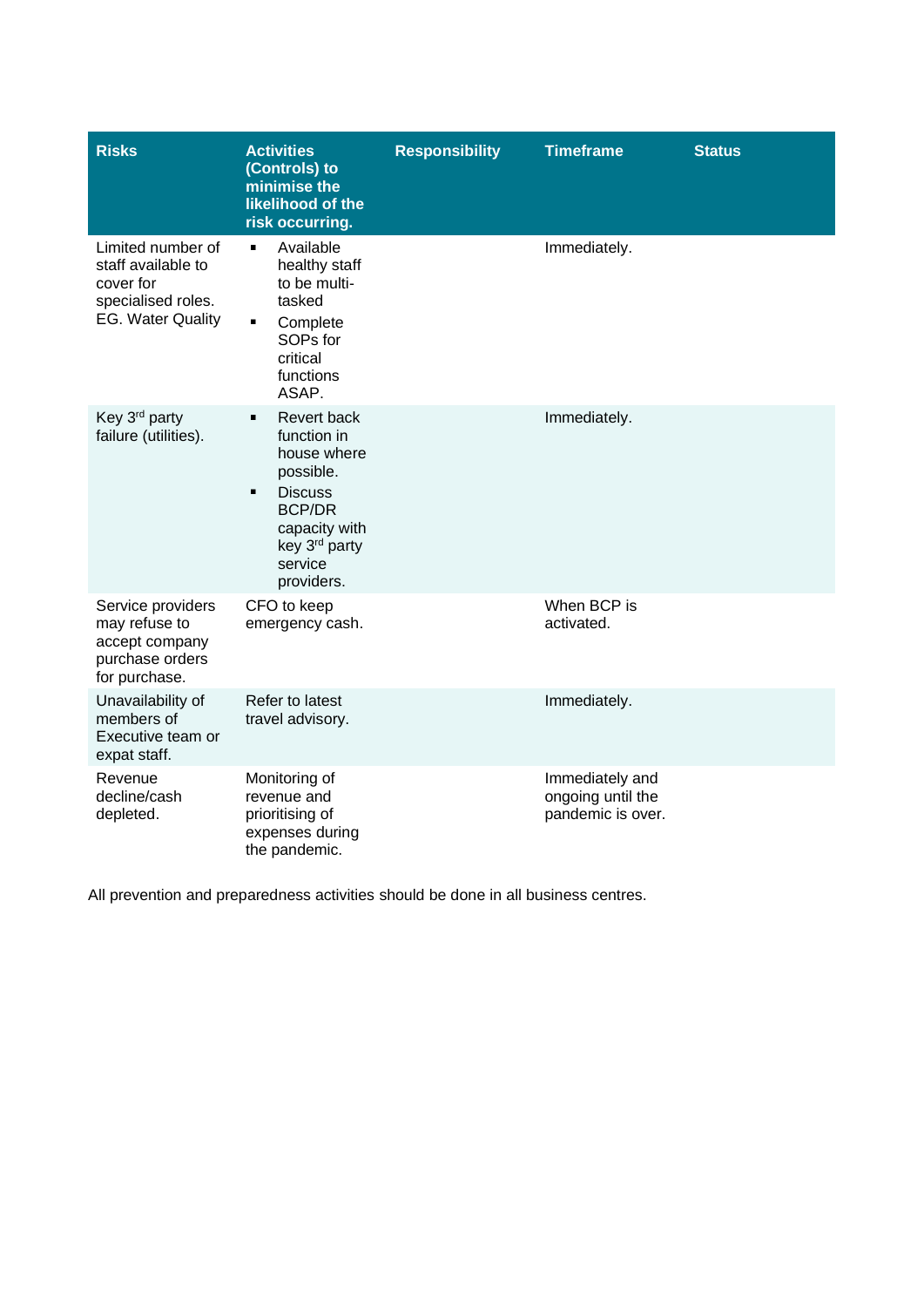#### <span id="page-6-0"></span>3 Phase 2: Response

As the COVID-19 situation change [*utility*] will phase its response to manage the situation. The crisis management team {CMT) will meet as soon as possible to discuss the situation and provide leadership and guidance to the organisation. The CMT shall determine if it is appropriate to invoke the business continuity plan during any of the stages. The decision will be determined by the severity of the situation faced by [*utility*].

A series of staged response guides (Appendix 1) have been prepared and will be enacted at the appropriate time by decision of the CMT. These are subject to change based on the situation.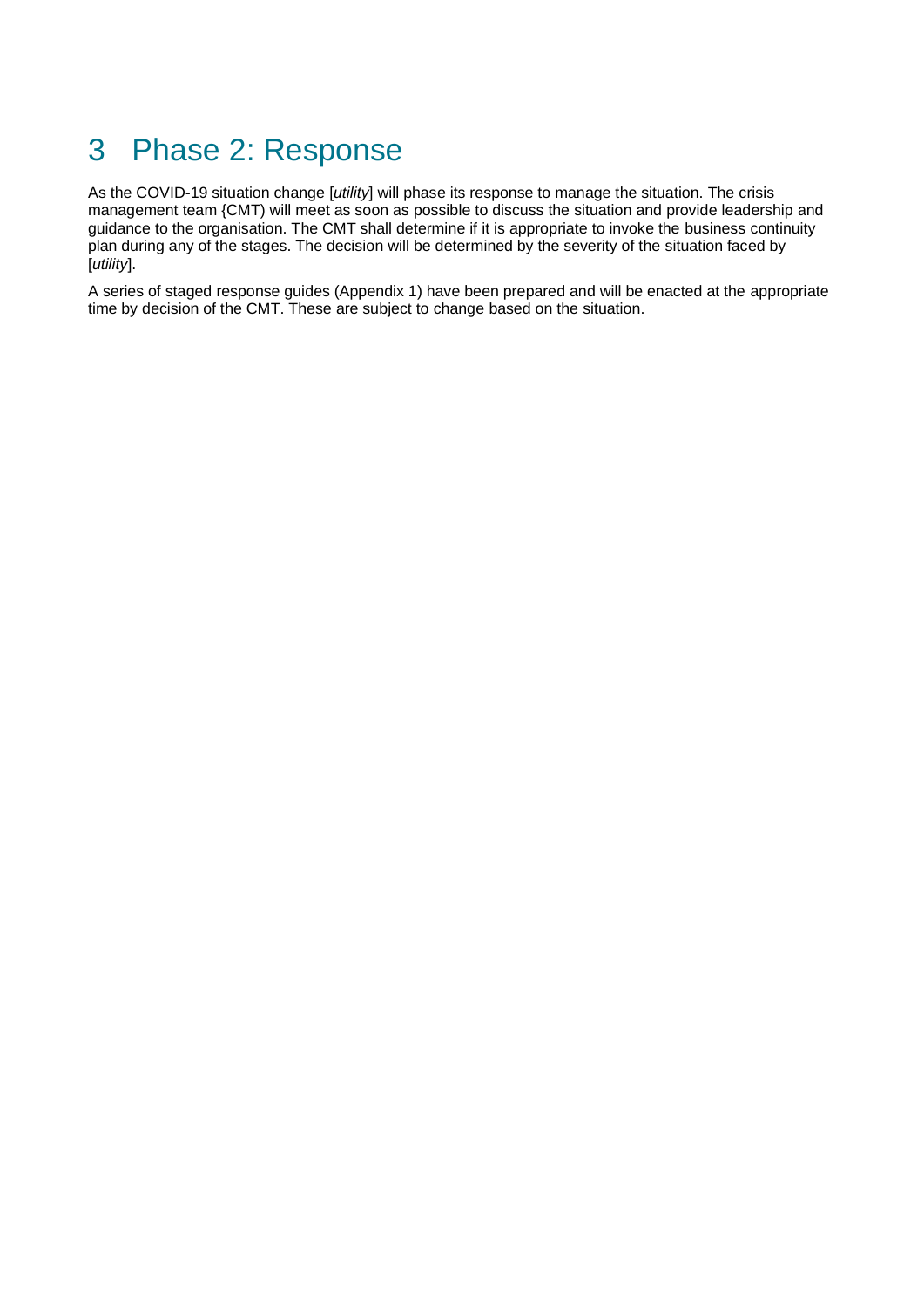### <span id="page-7-0"></span>4 Phase 3: Recovery and Capacity Building

Once the country is back to business as usual, [*utility*] will ensure all staff that are affected directly or indirectly by COVID-19 are provided with services like mental health support as part of the return to work program. [Utility] will ensure no staff will be stigmatised against their health conditions in the workplace.

[*Utility*] will review the activities carried out from preparedness to response phase and evaluate what worked and what didn't work. Lessons learned will be used to help strengthen systems and process including staff capacity in dealing with a similar outbreak incident in the future.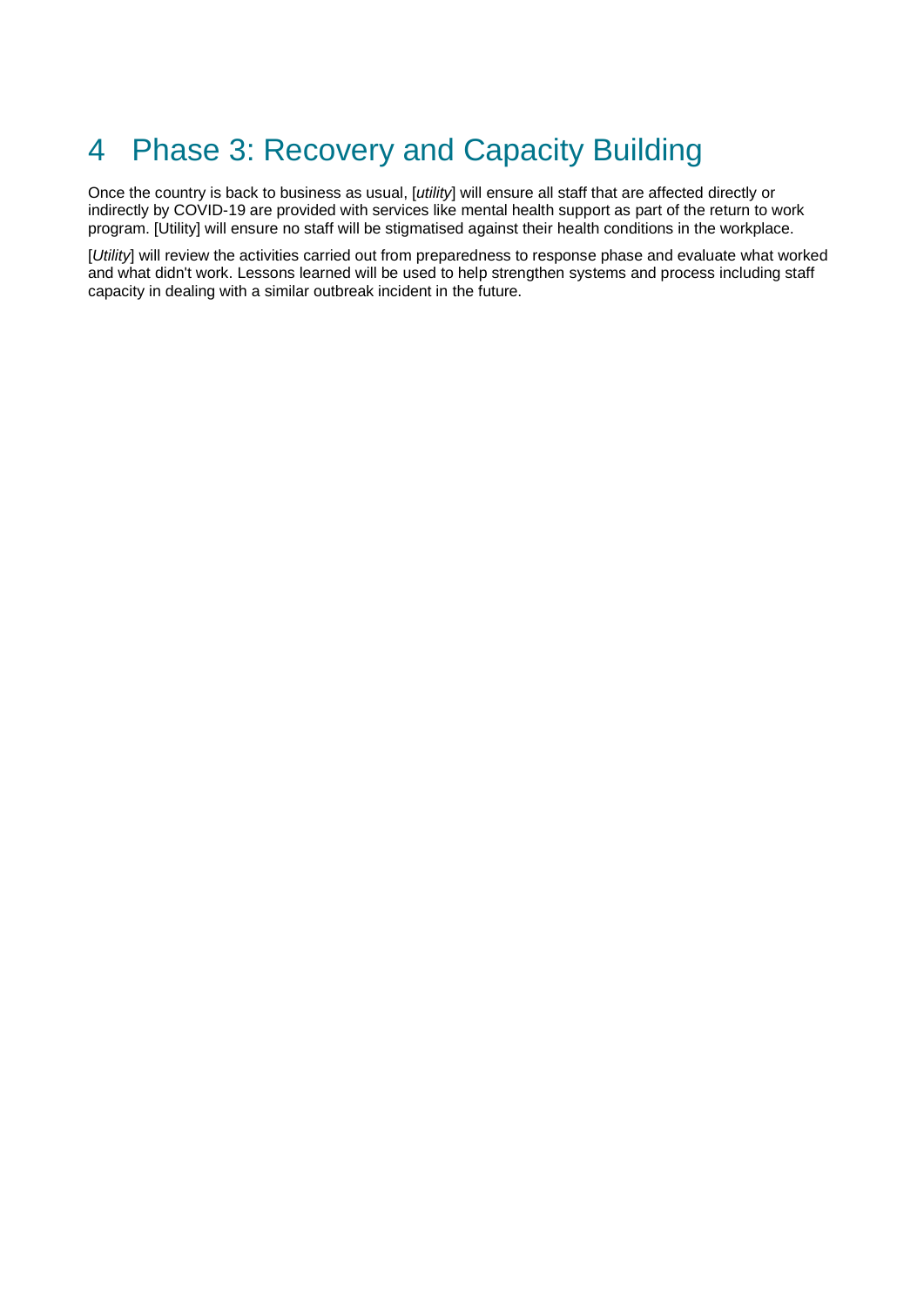### <span id="page-8-0"></span>5 Resourcing

Each Head of Division, Manager or Coordinator is responsible for the implementation of the activities as part of preparedness is required to spend time to work on their preparedness measures. The cost of the preparedness activities will be financed by [*utility*].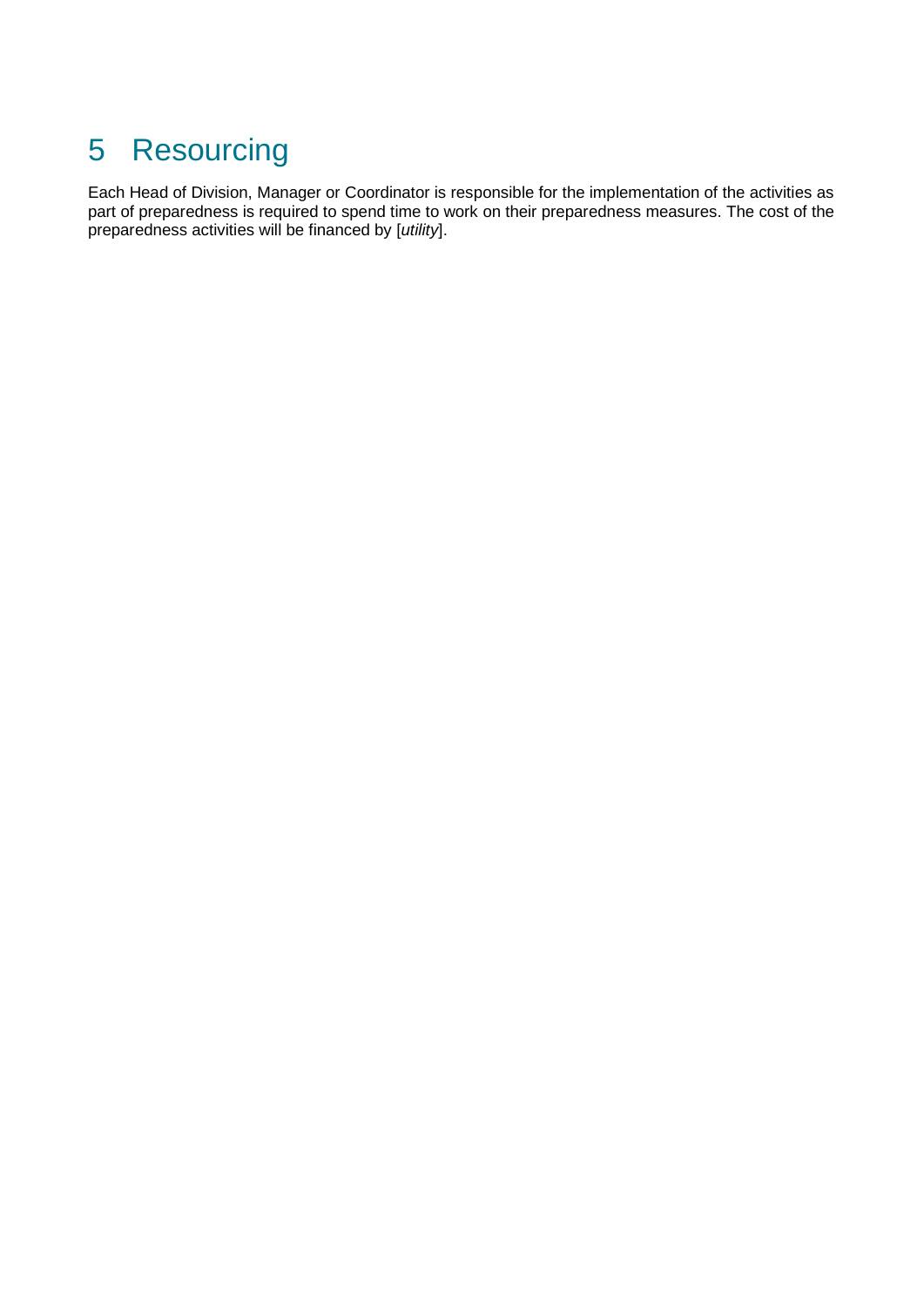### <span id="page-9-0"></span>6 Conclusion

The [*utility*] COVID-19 preparedness and response plan is a living document and should be used as a guide on how the organisation will prevent, prepare, response and recovery from COVID-19 outbreak.

This plan is expected to be reviewed and updated as and when required in response to the COVID-19 situation in the country.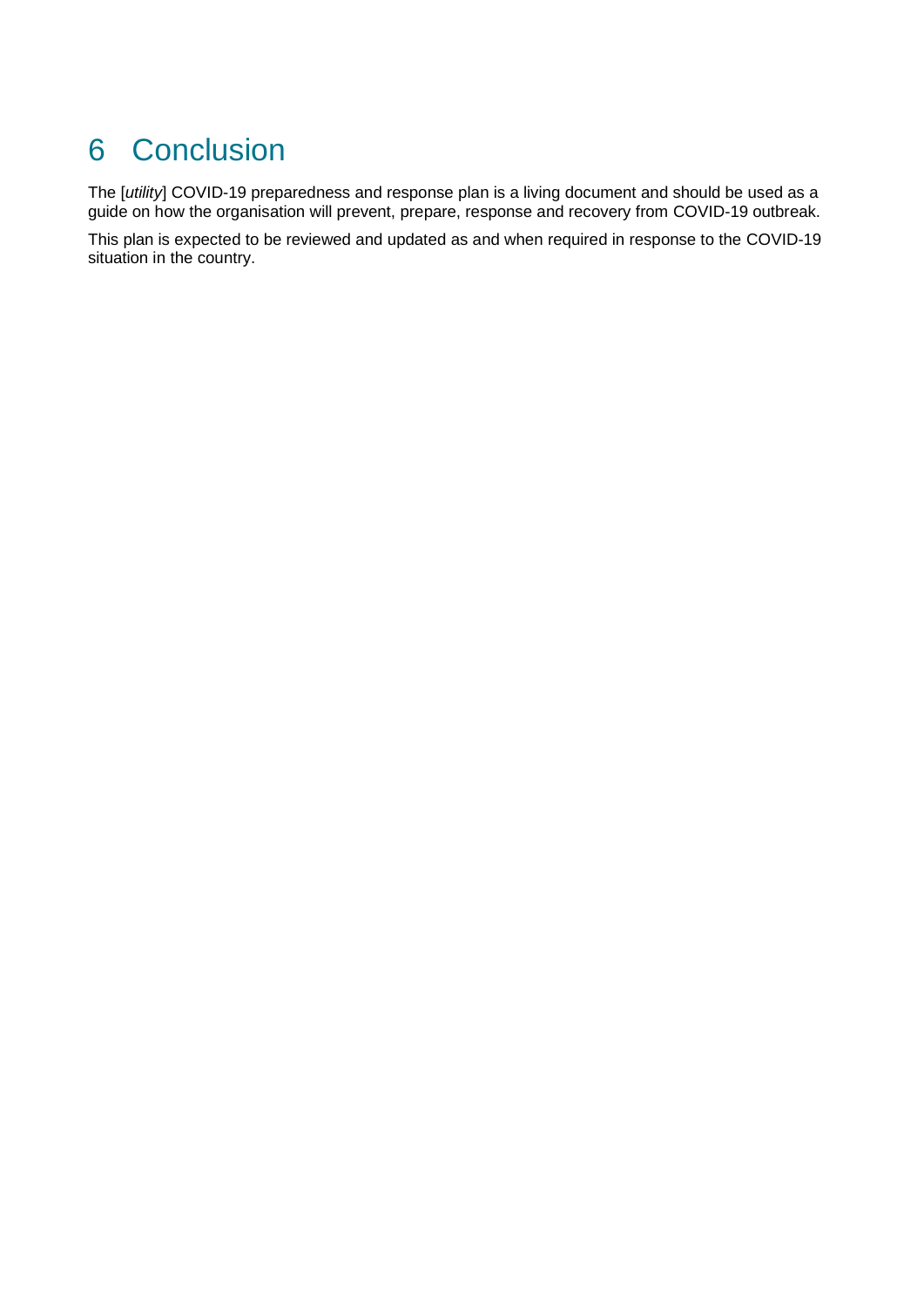## <span id="page-10-0"></span>Appendix 1 Covid-19 Preparedness and Response Plans

| <b>COVID-19 PREPAREDNESS &amp; RESPONSE PLAN - STAGE 1</b> |                                                                                                                                                                                                                                                                                                                                                                                                                                                                |                |               |  |  |
|------------------------------------------------------------|----------------------------------------------------------------------------------------------------------------------------------------------------------------------------------------------------------------------------------------------------------------------------------------------------------------------------------------------------------------------------------------------------------------------------------------------------------------|----------------|---------------|--|--|
| <b>SCENARIO</b>                                            | Government State of Emergency declared, no positive CV cases, BCP not activated.<br>Preparedness state high in anticipation of positive case / short term shutdown or similar.                                                                                                                                                                                                                                                                                 |                |               |  |  |
| <b>OBJECTIVES</b>                                          | Staff are safe and [utility] continues to provide water to customers.<br>[utility] is ready for short term or long-term shutdown<br>Staff and contractors understand [utility] expectations<br>Staff are reassured that plans are robust and that they are being cared for<br>п<br>Appropriate arrangements in place in case a shutdown occurs<br>We are ready for a situation that may continue for months<br>Customers are advised of [utility] preparedness |                |               |  |  |
| <b>ACTIONS</b>                                             |                                                                                                                                                                                                                                                                                                                                                                                                                                                                | Responsibility | <b>Status</b> |  |  |
| A                                                          | Complete staff preparedness plan.<br>Circulate staff contact details etc. to<br>relevant staff.                                                                                                                                                                                                                                                                                                                                                                |                |               |  |  |
| B                                                          | Communications to staff on plan /<br>actions to take in the event of a<br>shutdown.                                                                                                                                                                                                                                                                                                                                                                            |                |               |  |  |
| $\mathsf C$                                                | Communications to customers<br>payment options for in anticipation<br>of shutdown.                                                                                                                                                                                                                                                                                                                                                                             |                |               |  |  |
| D                                                          | Confirm list of vulnerable staff<br>whose medical conditions are<br>indicated as at risk in COVID-19<br>outbreak.                                                                                                                                                                                                                                                                                                                                              |                |               |  |  |
| Е                                                          | Vulnerable staff with key functions<br>have back up staff identified and<br>trained.                                                                                                                                                                                                                                                                                                                                                                           |                |               |  |  |
| F                                                          | Prepare shutdown details / action<br>plan for short and long term shut<br>down.                                                                                                                                                                                                                                                                                                                                                                                |                |               |  |  |
| G                                                          | Identify a room for use as an<br>isolation room at all [utility] offices.<br>To keep any staff showing<br>symptoms of COVID-19 at work.<br>While waiting to be pick-up by<br>health workers.                                                                                                                                                                                                                                                                   |                |               |  |  |
| H                                                          | Liaise with Police                                                                                                                                                                                                                                                                                                                                                                                                                                             |                |               |  |  |
| L                                                          | Refit the front counters at all<br>customer care centres.                                                                                                                                                                                                                                                                                                                                                                                                      |                |               |  |  |
| J                                                          | Review and purchase all critical<br>supplies and restock if required.                                                                                                                                                                                                                                                                                                                                                                                          |                |               |  |  |
| K                                                          | Prepare Emergency Operation<br>Centre (EOC) and test BCP.                                                                                                                                                                                                                                                                                                                                                                                                      |                |               |  |  |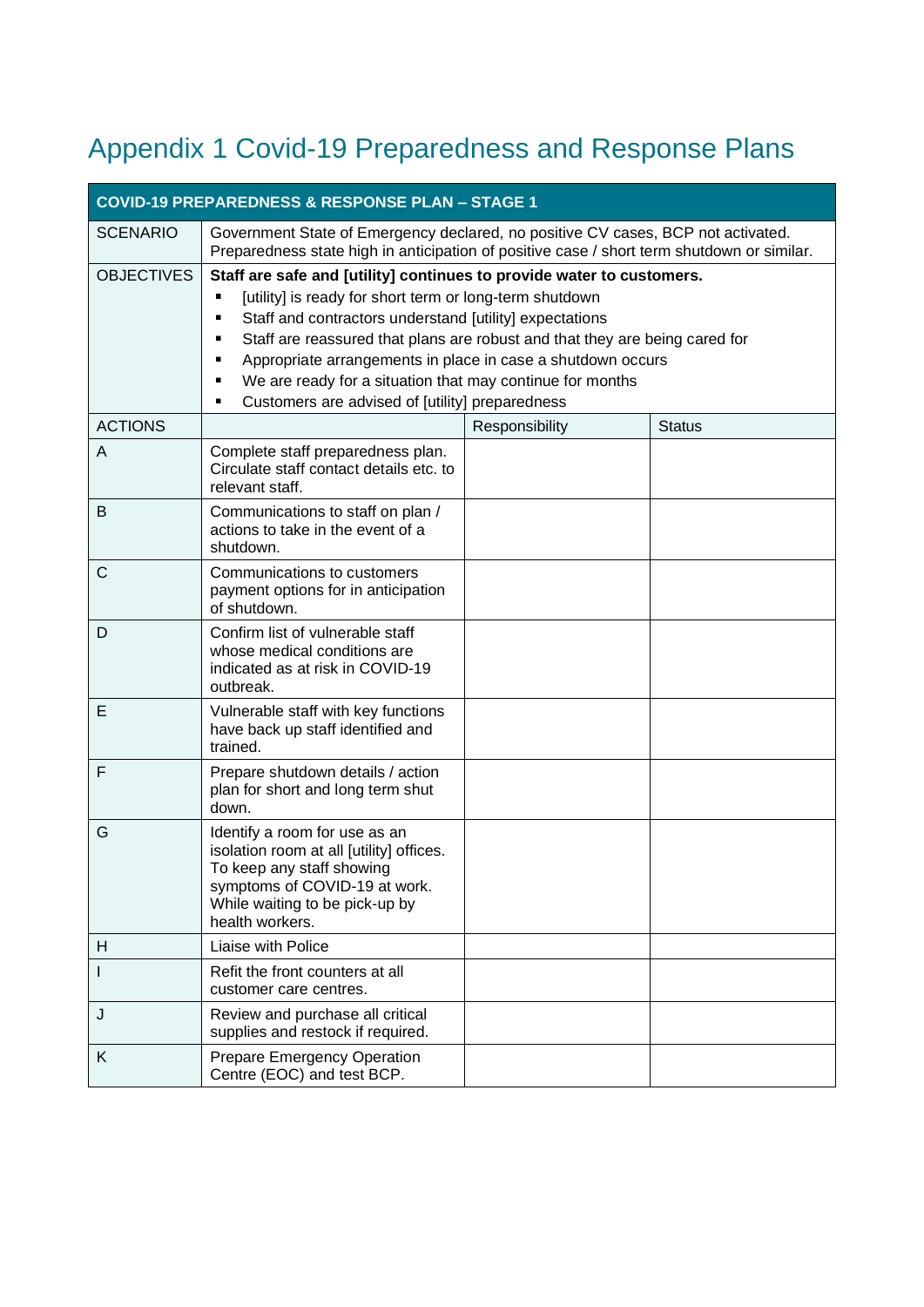| <b>COVID-19 PREPAREDNESS &amp; RESPONSE PLAN - STAGE 2</b> |                                                                                                                                                                                                                                                                                                                                                                                                                                                                                    |                |               |  |
|------------------------------------------------------------|------------------------------------------------------------------------------------------------------------------------------------------------------------------------------------------------------------------------------------------------------------------------------------------------------------------------------------------------------------------------------------------------------------------------------------------------------------------------------------|----------------|---------------|--|
| <b>SCENARIO</b>                                            | Government State of Emergency declared, positive CV cases are very likely, [utility] BCP<br>is likely to be activated. Preparedness state high in anticipation of positive case / short<br>term shutdown or similar.                                                                                                                                                                                                                                                               |                |               |  |
| <b>OBJECTIVES</b>                                          | Staff are safe and [utility] continues to provide water to customers.<br>[utility] is ready for short term or long-term shutdown<br>٠<br>Staff and contractors understand [utility] expectations<br>٠<br>Staff are reassured that plans are robust and that they are being cared for<br>п<br>Appropriate arrangements in place in case a shutdown occurs<br>٠<br>We are ready for a situation that may continue for months<br>٠<br>Customers are advised of [utility] preparedness |                |               |  |
| <b>ACTIONS</b>                                             |                                                                                                                                                                                                                                                                                                                                                                                                                                                                                    | Responsibility | <b>Status</b> |  |
| A                                                          | Complete staff preparedness plan.<br>Circulate staff contact details etc. to<br>relevant staff.                                                                                                                                                                                                                                                                                                                                                                                    |                |               |  |
| B                                                          | Communications to staff on plan/<br>actions to take in the event of a<br>shutdown.                                                                                                                                                                                                                                                                                                                                                                                                 |                |               |  |
| С                                                          | Communications to payment<br>options in anticipation of shutdown.                                                                                                                                                                                                                                                                                                                                                                                                                  |                |               |  |
| D                                                          | Review and confirm list of<br>vulnerable staff whose medical<br>conditions are indicated as at risk<br>in COVID-19 outbreak.                                                                                                                                                                                                                                                                                                                                                       |                |               |  |
| Е                                                          | Organise vulnerable staff go on<br>leave.                                                                                                                                                                                                                                                                                                                                                                                                                                          |                |               |  |
| F                                                          | Organise staff from able to travel to<br>other sites, if required.                                                                                                                                                                                                                                                                                                                                                                                                                 |                |               |  |
|                                                            | Vulnerable staff with key functions<br>have back up staff identified and<br>trained.                                                                                                                                                                                                                                                                                                                                                                                               |                |               |  |
|                                                            | Prepare Shutdown details/action<br>plan                                                                                                                                                                                                                                                                                                                                                                                                                                            |                |               |  |
|                                                            | Provide list of essential services,<br>staff and vehicles etc. to Police and<br>relevant Government agency                                                                                                                                                                                                                                                                                                                                                                         |                |               |  |
|                                                            | Liaise with Police                                                                                                                                                                                                                                                                                                                                                                                                                                                                 |                |               |  |
| G                                                          | Key sites requiring security have<br>staff or contractors identified and<br>briefed. This applies to all [utility]<br>key sites.                                                                                                                                                                                                                                                                                                                                                   |                |               |  |
|                                                            | Organise food stocks, bedding etc.<br>for key staff at remote sites<br>available                                                                                                                                                                                                                                                                                                                                                                                                   |                |               |  |
|                                                            | Check all critical supplies and<br>restock if required.                                                                                                                                                                                                                                                                                                                                                                                                                            |                |               |  |
|                                                            | <b>Activate Emergency Operation</b><br>Centre (EOC) on standby mode.<br>Purchase food, water and other<br>necessities for EOC.                                                                                                                                                                                                                                                                                                                                                     |                |               |  |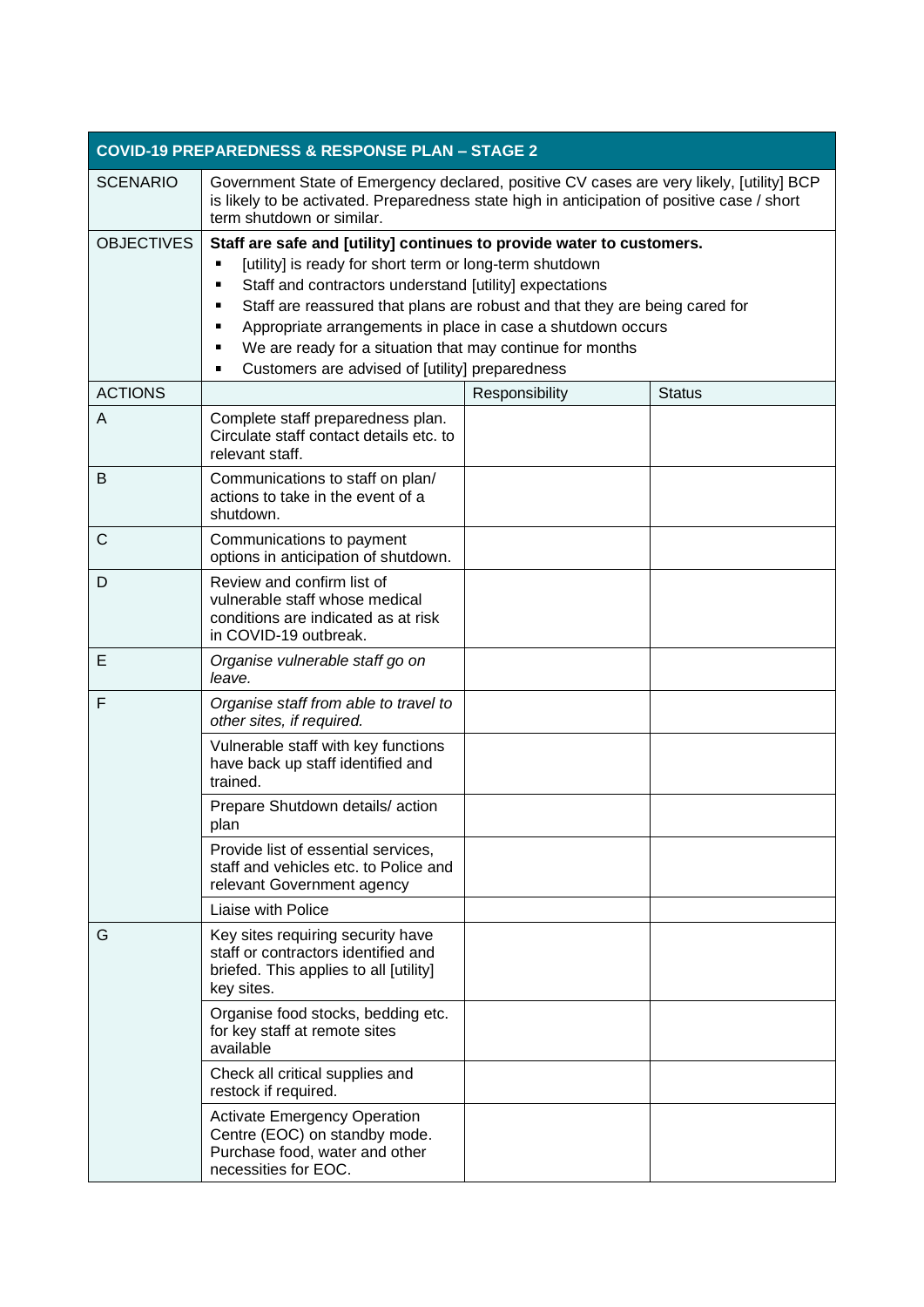| <b>COVID-19 PREPAREDNESS &amp; RESPONSE PLAN - STAGE 3</b> |                                                                                                                                                                                                                                                                                                                                                   |                |               |  |
|------------------------------------------------------------|---------------------------------------------------------------------------------------------------------------------------------------------------------------------------------------------------------------------------------------------------------------------------------------------------------------------------------------------------|----------------|---------------|--|
| <b>SCENARIO</b>                                            | Government State of Emergency declared, positive CV case, [utility] BCP activated.<br>Short-term lockdown activated / anticipated, 0-20 days. No free movement of people.                                                                                                                                                                         |                |               |  |
| <b>OBJECTIVES</b>                                          | Staff are safe and [utility] continues to provide water to customers.<br>[utility] retains its reputation through managing the situation appropriately<br>٠<br>Customers continue to get safe water<br>٠<br>Essential activities continue to function with minimal disruption<br>Staff and customers are informed of what [utility] is doing<br>٠ |                |               |  |
| <b>ACTIONS</b>                                             | Pre-lockdown                                                                                                                                                                                                                                                                                                                                      | Responsibility | <b>Status</b> |  |
| A                                                          | Send essential staff and vehicle<br>details to lockdown coordination<br>team                                                                                                                                                                                                                                                                      |                |               |  |
| B                                                          | Advise all staff of lockdown,<br>expected duration and remind key<br>staff of roles expected in Stage 3.                                                                                                                                                                                                                                          |                |               |  |
| C                                                          | Review essential service staff and<br>identified back-up for each critical<br>roles/functions is available.                                                                                                                                                                                                                                       |                |               |  |
| D                                                          | Full activation of the Emergency<br>operation centre (EOC).                                                                                                                                                                                                                                                                                       |                |               |  |
| Е                                                          | Liaise with Police                                                                                                                                                                                                                                                                                                                                |                |               |  |
| F                                                          | Liaise with disaster operations<br>centre.                                                                                                                                                                                                                                                                                                        |                |               |  |
| G                                                          | During lockdown                                                                                                                                                                                                                                                                                                                                   |                |               |  |
| H                                                          | Ensure essential staff attend work<br>at Emergency Operations Centre<br>(EOC). Vehicle pick up as<br>needed.                                                                                                                                                                                                                                      |                |               |  |
| I                                                          | Manage staff pick up by vehicles -<br>temperature check shall be upon<br>staff pick-up. If staff's temperature<br>is over 38C he or she shall not be<br>picked-up for work.                                                                                                                                                                       |                |               |  |
| J                                                          | Roster staff as illness allows.<br>Consider bringing non-essential<br>staff to cover for essential services.<br>Organise staff from Head Office to<br>replace staff at the provincial sites,<br>if required.                                                                                                                                      |                |               |  |
| Κ                                                          | Liaise with Police operation centre<br>if required                                                                                                                                                                                                                                                                                                |                |               |  |
| L                                                          | Ensure security arrangements at<br>identified sites is operational, staff<br>fed and have communications                                                                                                                                                                                                                                          |                |               |  |
| O                                                          | All staff to wear additional PPE like<br>facemask.                                                                                                                                                                                                                                                                                                |                |               |  |
| P                                                          | CEO, CFO and COO meet<br>regularly by phone or on-line<br>and 1 is available on call 24 / 7. No<br>more than 2 exec's or 4 senior staff<br>together at any time.                                                                                                                                                                                  |                |               |  |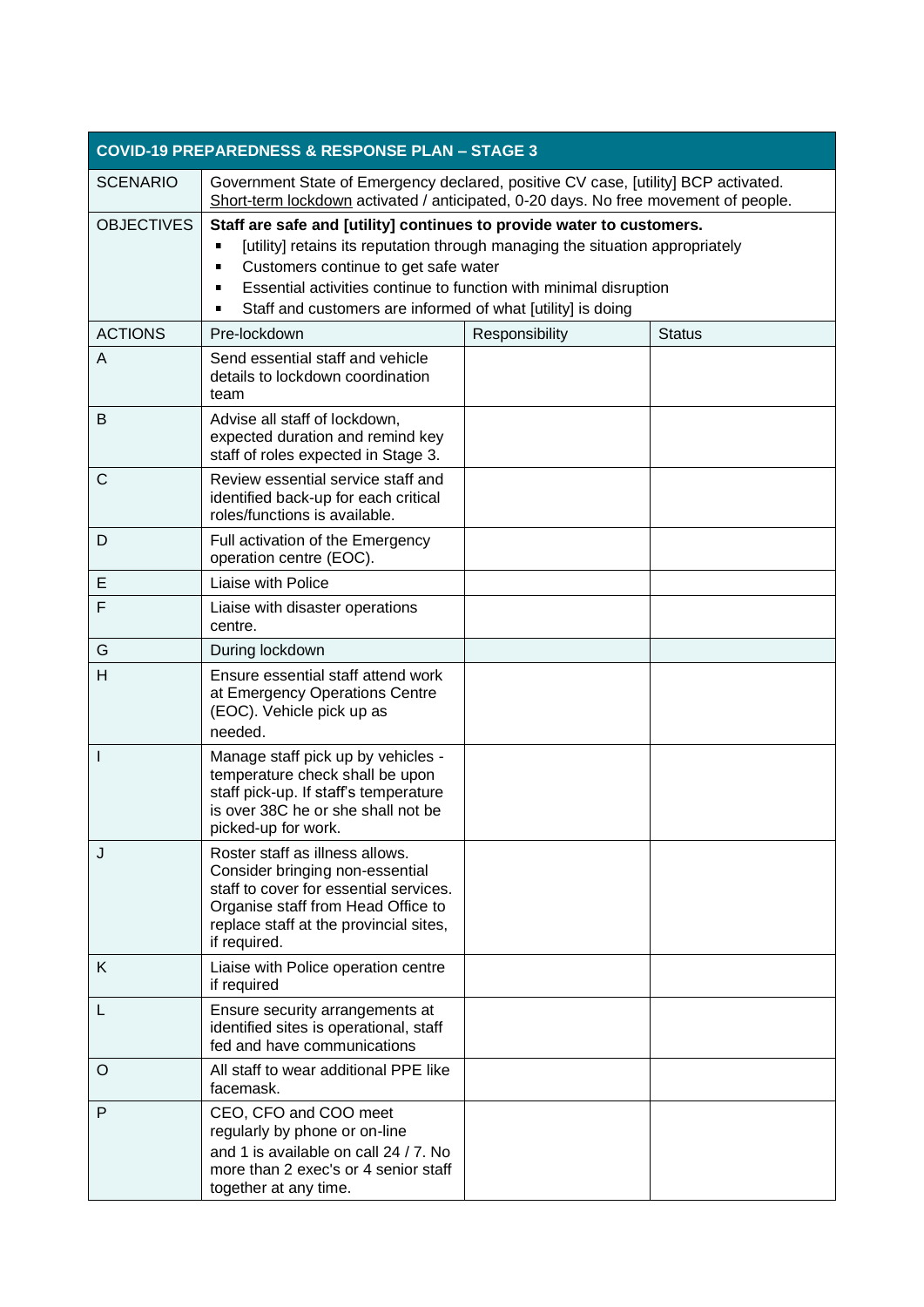| <b>COVID-19 PREPAREDNESS &amp; RESPONSE PLAN - STAGE 3</b> |                                                                             |  |  |  |
|------------------------------------------------------------|-----------------------------------------------------------------------------|--|--|--|
|                                                            | HR monitor staff sickness and<br>welfare, report to CMT in writing<br>daily |  |  |  |
|                                                            | All Divisions report to CMT in<br>writing daily                             |  |  |  |
|                                                            | Daily situational report to all staff                                       |  |  |  |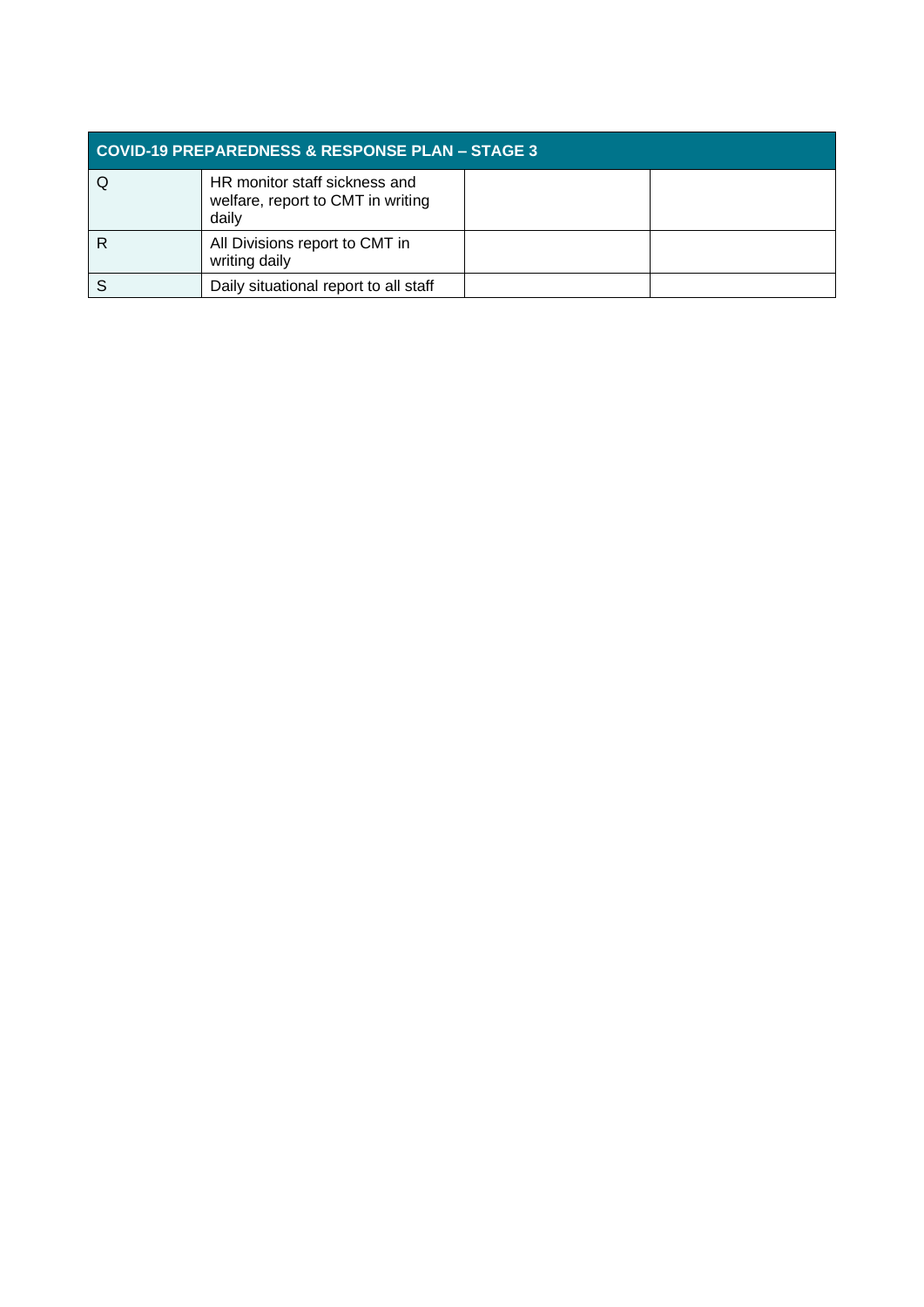| <b>COVID-19 PREPAREDNESS &amp; RESPONSE PLAN - STAGE 4</b> |                                                                                                                                                                                                                                                                                                            |                |               |  |  |
|------------------------------------------------------------|------------------------------------------------------------------------------------------------------------------------------------------------------------------------------------------------------------------------------------------------------------------------------------------------------------|----------------|---------------|--|--|
| <b>SCENARIO</b>                                            | Government State of Emergency declared, positive CV cases, [utility] BCP activated.<br>Ongoing shutdown 21 days and more or similar, many staff not available for work due to<br>illness. No free movement of people.                                                                                      |                |               |  |  |
| <b>OBJECTIVES</b>                                          | Staff are safe and [utility] continues to provide water to customers.<br>[utility] retains its reputation through managing the situation appropriately<br>Customers continue to get safe water<br>Staff are safe and cared for<br>[utility] is able to operate for an extended period on minimal resources |                |               |  |  |
| <b>ACTIONS</b>                                             | Pre-lockdown                                                                                                                                                                                                                                                                                               | Responsibility | <b>Status</b> |  |  |
| A                                                          | Review essential service staff and<br>identified back-up for each critical<br>roles/functions is available.                                                                                                                                                                                                |                |               |  |  |
| B                                                          | Ensure essential staff and vehicle<br>details with lockdown coordination<br>team                                                                                                                                                                                                                           |                |               |  |  |
| C                                                          | Full activation of the Emergency<br>operation centre (EOC).                                                                                                                                                                                                                                                |                |               |  |  |
| D                                                          | Remind staff of lockdown and their<br>roles expected in stage 4                                                                                                                                                                                                                                            |                |               |  |  |
| Е                                                          | Organise vulnerable staff to go on<br>leave.                                                                                                                                                                                                                                                               |                |               |  |  |
| F                                                          | Liaise with Provincial disaster<br>operations centre.                                                                                                                                                                                                                                                      |                |               |  |  |
| G                                                          | Contact fuel suppliers to supply fuel<br>to [utility] during lock-down                                                                                                                                                                                                                                     |                |               |  |  |
|                                                            | During lockdown                                                                                                                                                                                                                                                                                            |                |               |  |  |
| H                                                          | As many staff as possible work<br>from home - essential service<br>activities only                                                                                                                                                                                                                         |                |               |  |  |
| I                                                          | Ensure essential staff attends work<br>at Emergency Operations Centre<br>(EOC) or other designated sites.<br>Vehicle pick up as needed. Secure<br>access to EOC for essential staff<br>only.                                                                                                               |                |               |  |  |
| J                                                          | Manage staff pick up by vehicles -<br>Daily temperature check upon staff<br>pick-up. If staff's temperature is<br>over 38 C he or she shall not be.<br>picked-up for work.                                                                                                                                 |                |               |  |  |
| K.                                                         | All staff to wear additional PPE like<br>facemask.                                                                                                                                                                                                                                                         |                |               |  |  |
| L                                                          | Roster staff as illness allows.<br>Consider bringing non-essential<br>staff to cover for essential services.<br>Organise staff from Head Office to<br>replace staff at the provincial sites,<br>if required.                                                                                               |                |               |  |  |
| O                                                          | Cleaning of field vehicles and office<br>on a daily basis. Cleaners to wear                                                                                                                                                                                                                                |                |               |  |  |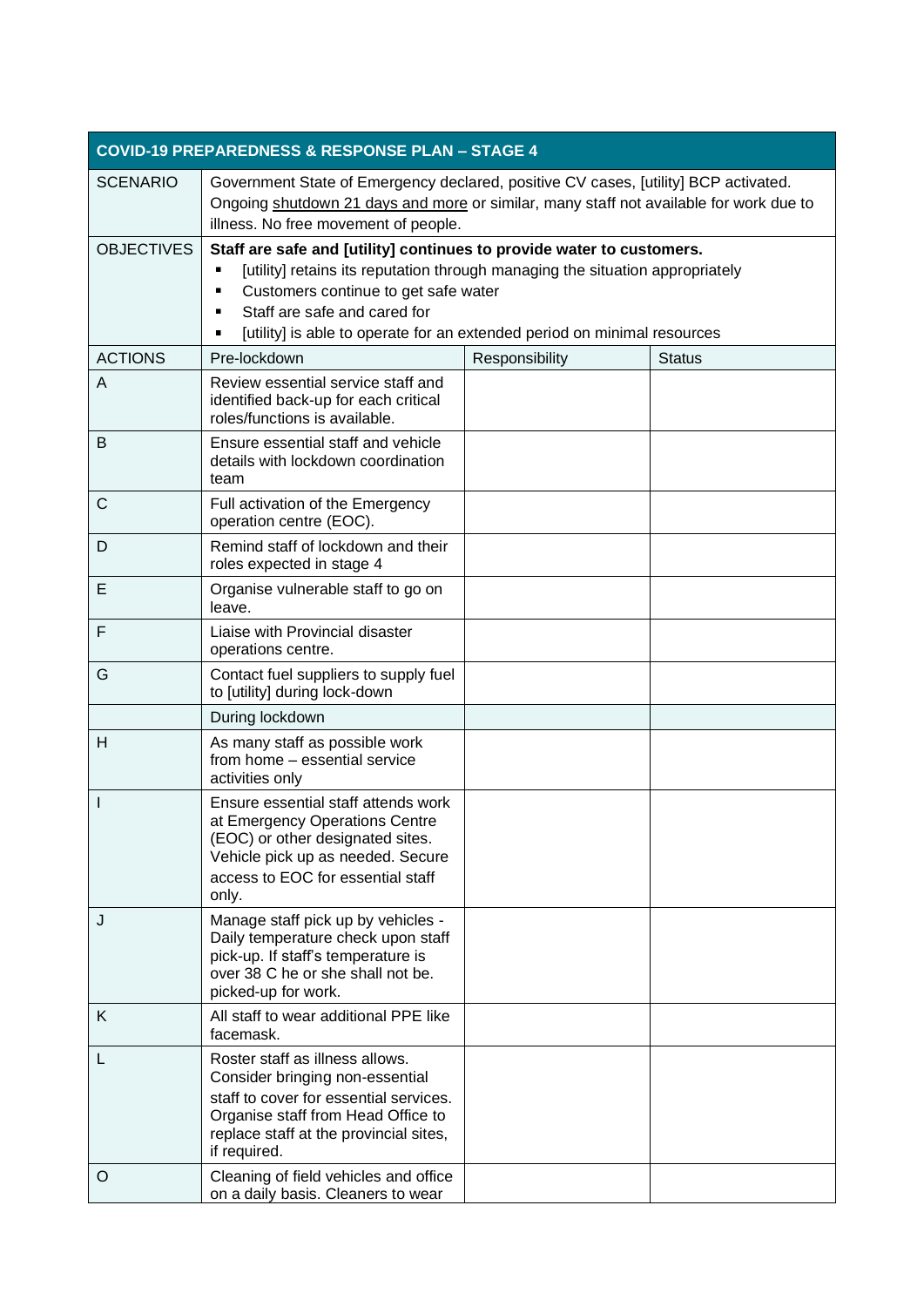|   | <b>COVID-19 PREPAREDNESS &amp; RESPONSE PLAN - STAGE 4</b>                                                                                                                                                                                                                                             |  |  |  |
|---|--------------------------------------------------------------------------------------------------------------------------------------------------------------------------------------------------------------------------------------------------------------------------------------------------------|--|--|--|
|   | appropriate PPE when cleaning<br>and disinfecting affected office area<br>and vehicle. High touch areas like<br>door handles, kitchen counters,<br>hand basin, toilet share work<br>equipment {e.g. telephone handset<br>or laptop etc.) and desks<br>must be clean and disinfect four<br>times a day. |  |  |  |
| P | Disinfect vehicle and office if one of<br>the staff becomes sick. Vehicle and<br>office space can only reuse again<br>after disinfection.                                                                                                                                                              |  |  |  |
| Q | If required, call COVID-19 team to<br>arrange ambulance to transport<br>any suspected case. Do not use<br>[utility] vehicle to transport sick staff<br>to the hospital. Sick staff shall be<br>left only in the isolation room<br>waiting pick-up. Infect isolation<br>room after each use.            |  |  |  |
| R | Enforce social distancing practises<br>in the office and on vehicles.                                                                                                                                                                                                                                  |  |  |  |
| S | HR monitor staff sickness and<br>welfare, report to CMT in writing<br>daily                                                                                                                                                                                                                            |  |  |  |
| T | All Divisions report to CMT in<br>writing daily                                                                                                                                                                                                                                                        |  |  |  |
| U | Daily situational report to all staff                                                                                                                                                                                                                                                                  |  |  |  |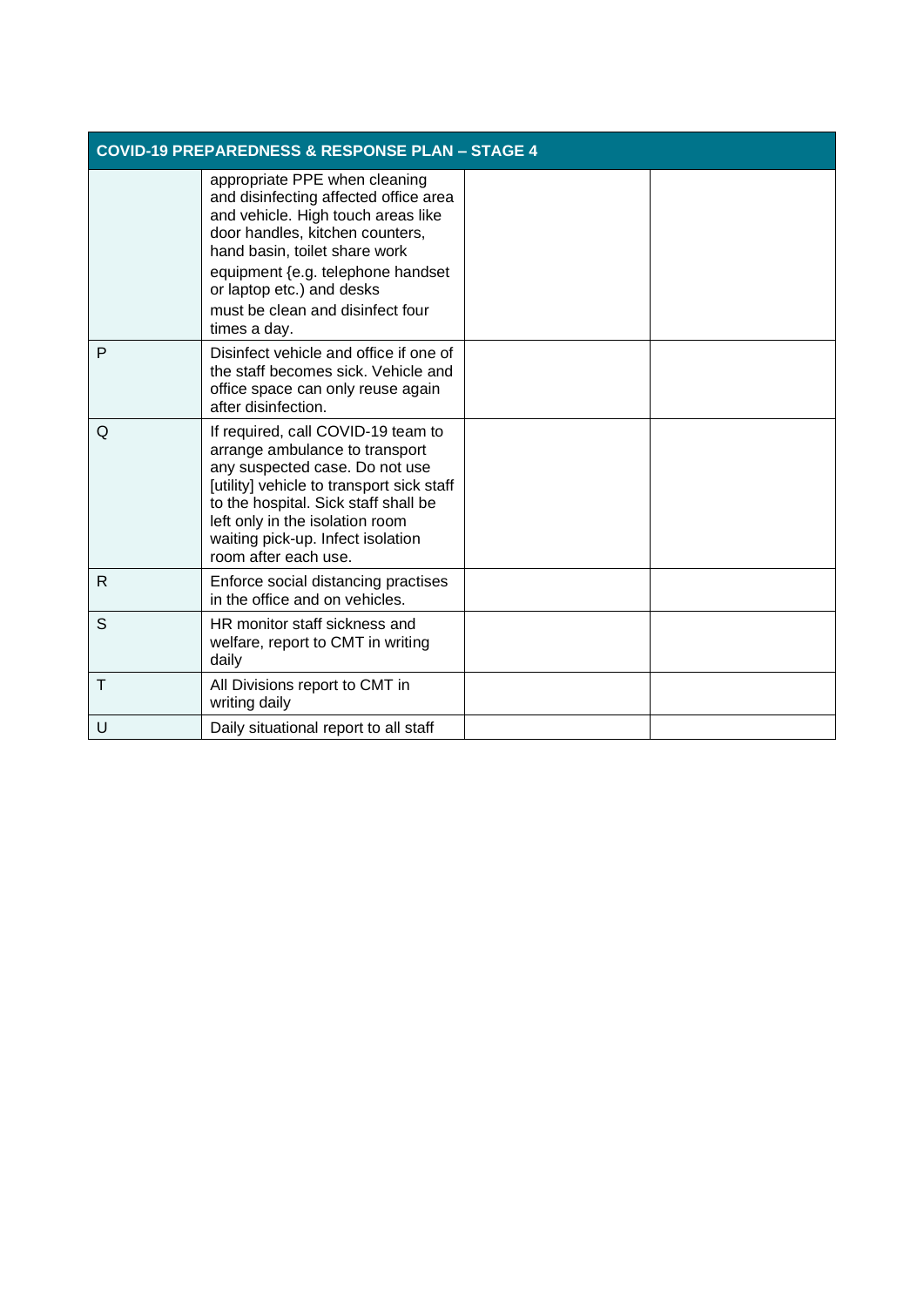## <span id="page-16-0"></span>Appendix 2 Definitions

| <b>Definitions</b>     |                                                                                                                                                                                                                          |
|------------------------|--------------------------------------------------------------------------------------------------------------------------------------------------------------------------------------------------------------------------|
| EOC.                   | <b>Emergency Operating Centre</b>                                                                                                                                                                                        |
| [utility]              | [utility]                                                                                                                                                                                                                |
| <b>CMT</b>             | Crisis Management Team                                                                                                                                                                                                   |
| COVID-19               | Coronavirus / COVID-19                                                                                                                                                                                                   |
| Essential<br>services  | Those activities required to work through a shutdown to achieve Stage 2 objectives.<br>Includes Treatment, Operations, IT, Customer Care, Payroll, Procurements, Water<br>Quality, Maintenance, Revenue, Account Payable |
| <b>Essential staff</b> | Those staff required to work to provide Essential services during any shutdown                                                                                                                                           |
| Vulnerable<br>staff    | Staff with underlying health condition that places them at higher risk than most in the<br>event they contract COVID-19                                                                                                  |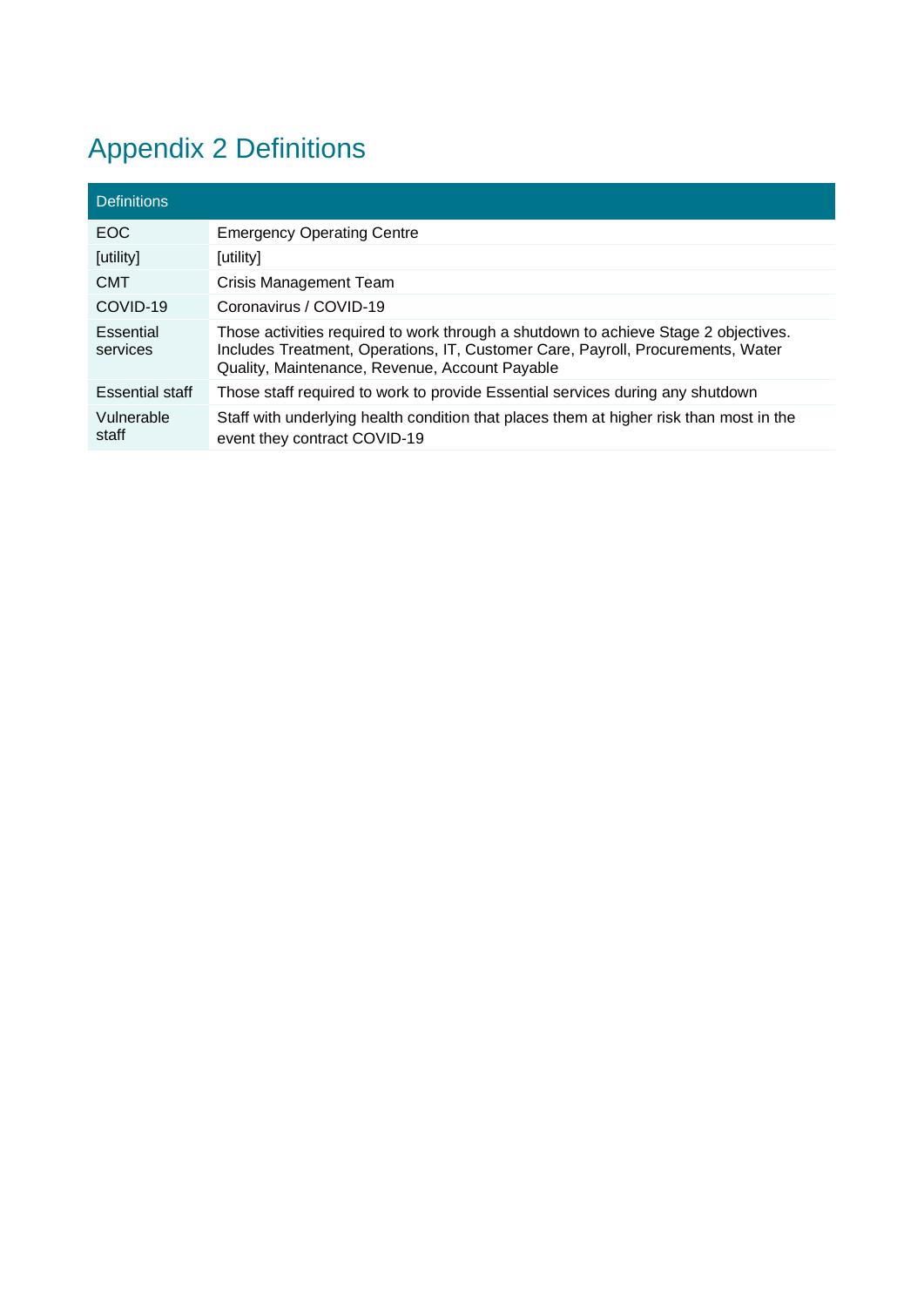## <span id="page-17-0"></span>Appendix 3 Internal Contacts

| <b>Executive Team</b> | Office/Mobile/Home<br><b>CONTRACTOR</b> | E-mail contact |
|-----------------------|-----------------------------------------|----------------|
| CEO                   |                                         |                |
| CFO                   |                                         |                |
| $\rm{COO}$            |                                         |                |
|                       |                                         |                |
|                       |                                         |                |
|                       |                                         |                |
|                       |                                         |                |
|                       |                                         |                |
|                       |                                         |                |
|                       |                                         |                |
|                       |                                         |                |
|                       |                                         |                |
|                       |                                         |                |
|                       |                                         |                |
|                       |                                         |                |
|                       |                                         |                |
|                       |                                         |                |
|                       |                                         |                |
|                       |                                         |                |
|                       |                                         |                |
|                       |                                         |                |
|                       |                                         |                |
|                       |                                         |                |